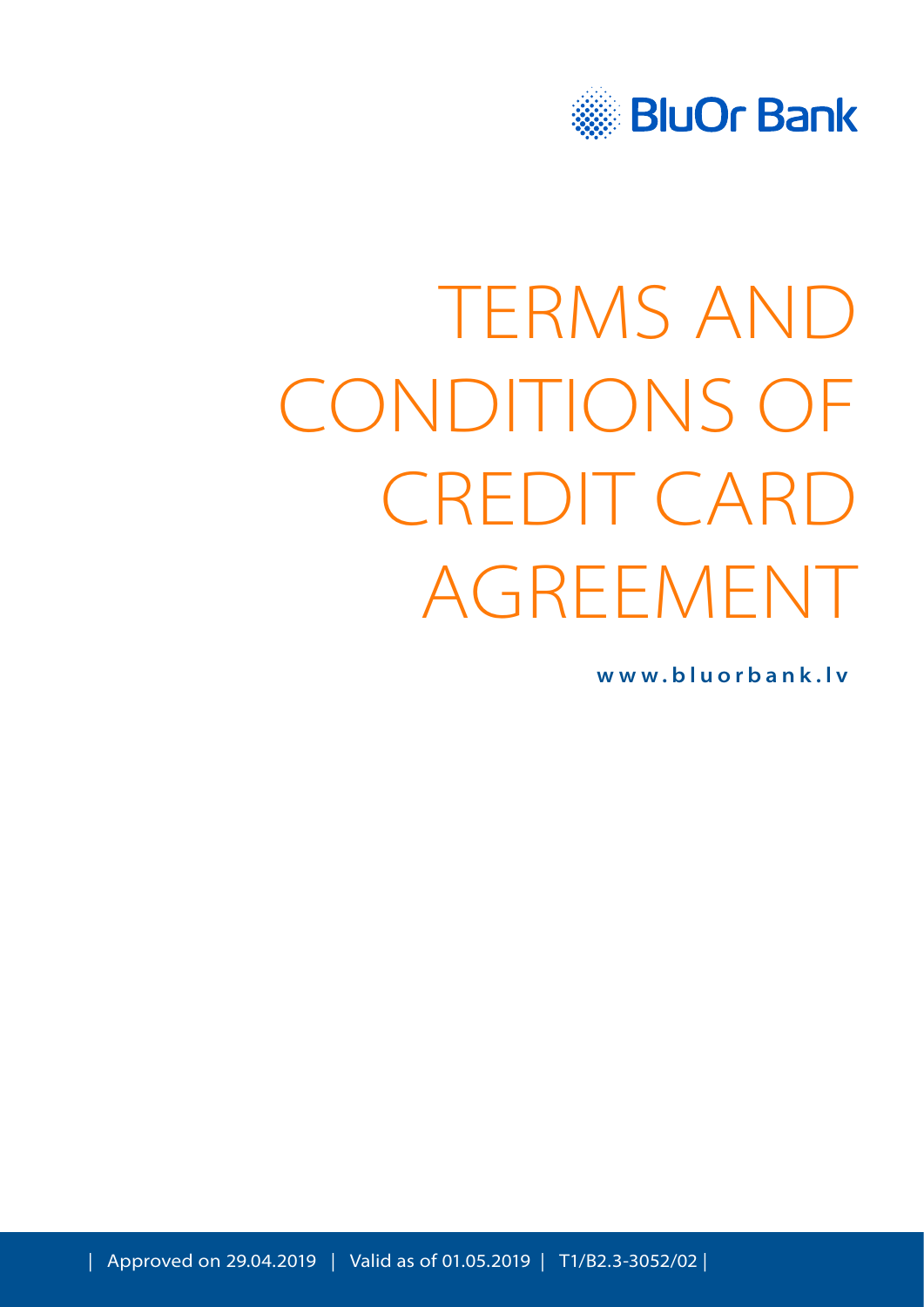

# <span id="page-1-0"></span>**SATURS**

| <b>General</b>                                                                                                                                                                                                                      |     |
|-------------------------------------------------------------------------------------------------------------------------------------------------------------------------------------------------------------------------------------|-----|
| <b>General provisions.</b>                                                                                                                                                                                                          |     |
| Card issue and renewal with a continuous contract to the contract of the contract of the contract of the contract of the contract of the contract of the contract of the contract of the contract of the contract of the contr      | 3   |
| Use of the Card                                                                                                                                                                                                                     | 4   |
| <b>Storing the Card</b>                                                                                                                                                                                                             | 5   |
| Loss of the Card                                                                                                                                                                                                                    | 5   |
| Suspending the Card <b>Example 2018</b> Support 2018 12:00 AM AND 100 AM AND 100 AM AND 100 AM AND 100 AM AND 100 AM A                                                                                                              | 5   |
|                                                                                                                                                                                                                                     | -6  |
| <b>Credit Limit</b>                                                                                                                                                                                                                 | -6  |
| Payment order.                                                                                                                                                                                                                      | -7  |
|                                                                                                                                                                                                                                     | -8  |
| Responsibility                                                                                                                                                                                                                      | 8   |
| <b>Travel insurance</b>                                                                                                                                                                                                             | 9   |
| <b>Amendments to the Agreement</b>                                                                                                                                                                                                  | 9   |
| Validity and termination of the Agreement <b>Material Construction Construction</b> and termination of the Agreement Material Construction and termination of the Agreement Material Construction of the Agreement Material Constru | 9   |
|                                                                                                                                                                                                                                     | .11 |
| <b>Final Provisions</b>                                                                                                                                                                                                             |     |
|                                                                                                                                                                                                                                     |     |

# **1. GENERAL**

#### **1.1.** Terms and definitions:

A

**1.2. Account Statement** — a document issued by the Bank to the Client in paper form or digitally, reflecting the movement of funds on the Account in a given period of time, and the Account balance at the beginning and end of the said period.

**Additional Security System** — a payment security system for online purchases, requiring the Cardholder, in addition to the Card number and expiry date, to enter a code or a password generated by the Authentication Tool and the SMS code, depending on the selected Authentication Tool.

**Agreement** — agreement between the Bank and the Client, consisting of Section I of the Agreement or the Application, signed by the Bank and the Client manually or with a Digital Signature, and these Terms.

**Annual Interest Rate (AIR)** — total charges of the Loan calculated at the time of the conclusion of the Agreement pursuant to Cabinet Regulations, expressed as annual interest from the Credit Limit granted by the Bank, based on the following assumptions:

- Credit Limit is used immediately and in full;
- For a credit card with no set monthly loan payment, the Credit Limit is repaid within 36 (thirty six) months in equal instalments.

**Application** — a document prepared by the Bank and completed and signed by the Client in paper form or in the Internet Bank to apply for account opening, card issue and maintenance, as well as receiving a credit limit. Application that is completed in the Internet Bank and signed with the Digital Signature has the same legal validity as a document manually signed by the Client; a document signed in such way is considered as a sufficient proof to resolve any potential disputes between the Bank and the Client.

**ATM** — an electronic Card servicing device, used for cash deposit and/or withdrawal and for providing certain services of the Bank.

**Authentication Tool** — electronic Digipass token or Blue KEY mobile app, or Password+SMS authentication, used for Client authentication or verification of the application of payment instrument.

|      | Approved on 29.04.2019 | Valid as of 01.05.2019                | T1/B2.3-3052/02              | Page 1 of 11         |
|------|------------------------|---------------------------------------|------------------------------|----------------------|
| HOME | BluOr Bank AS          | Smilšu iela 6, Rīga, LV-1050, Latvija | Registration No. 40003551060 | SWIFT code: CBBRLV22 |
|      | Phone: +371 67 031 333 | WhatsApp: +371 26 552 244             | E-mail: info@bluorbank.lv    | www.bluorbank.lv     |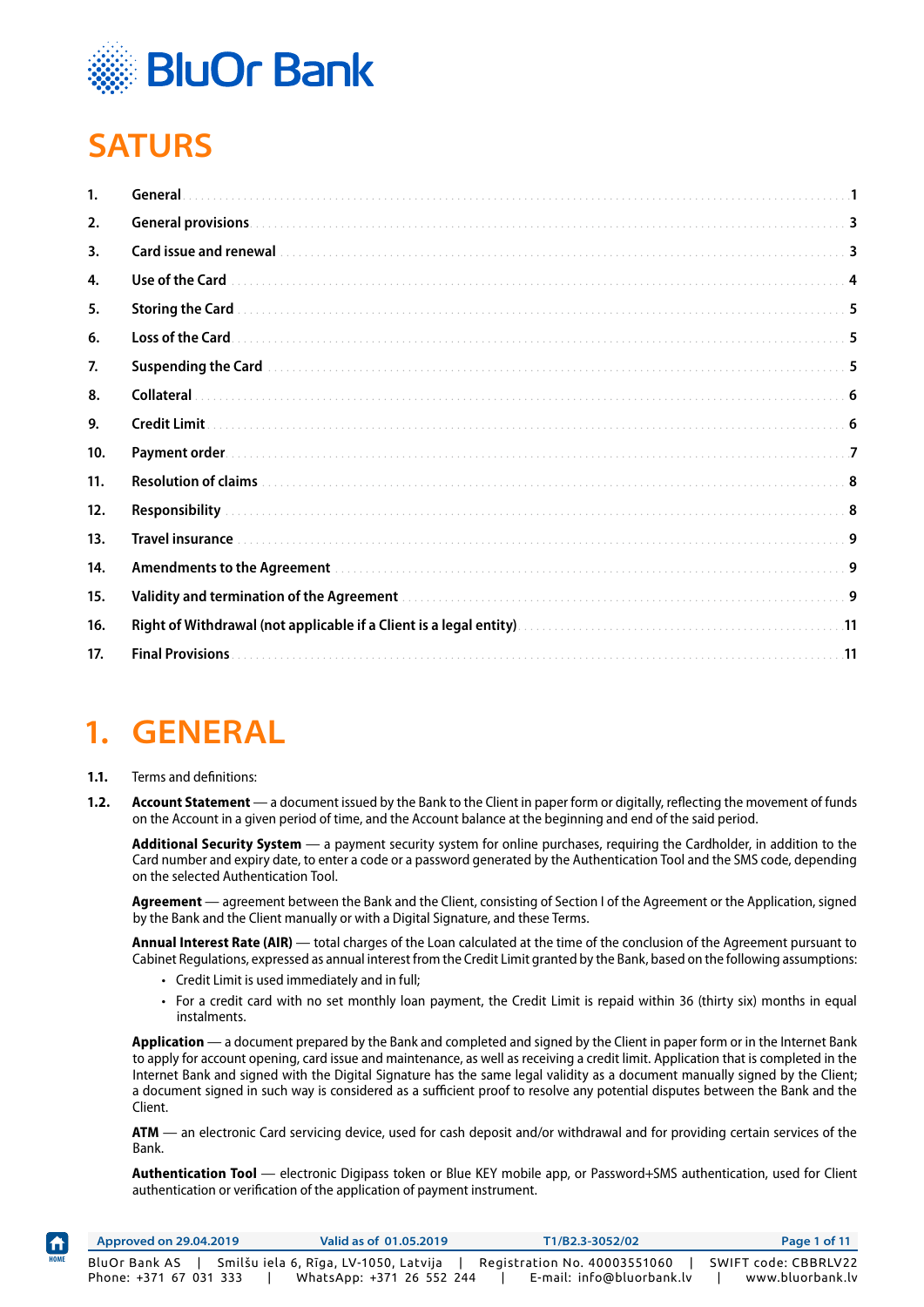

**Bank** — BluOr Bank AS, registered with the Commercial Register of the Republic of Latvia under a unified registration No. 40003551060, registered office: Smilšu iela 6, Rīga, LV-1050.

**Bank Courier** — a Bank employee authorised to deliver documents associated with Card and relevant in the context of Card issuance to Clients, to perform Client identification and to obtain copies of Client identification documents.

**Cabinet Regulations** — the applicable Regulations of the Cabinet of Ministers of the Republic of Latvia "Regulations on Consumer Credit" or equivalent Cabinet Regulations superseding the mentioned ones.

**Card** — an international credit card issued and serviced by the Bank, linked to the Client Account and handed over to the Cardholder based on an Agreement governing the issue and use of the Card.

**Cardholder** — the Client or an individual specified in the Agreement and authorised by the Client to use the Card, and whose name, surname and sample signature is specified on the Card.

**Client** — a legal entity or an individual having concluded the Agreement with the Bank.

**Client Account** — a current account or a payment card account opened with the Bank, to which a Card is linked for executing Card Transactions and which serves as a credit card service account for making payments for the use of Credit Limit and the Card.

**Collateral** — a Deposit, financial assets deposited with the Bank on the basis of another agreement, or other financial instruments securing the Bank's claims on the Client in the event of non-performance of obligations under the Agreement by the Client.

**Consent** — the Client's consent (authorisation) to the execution of an Order. Unless specified otherwise in the Agreement, the types and formats of giving a Consent are established in the GTB.

**Confirmation** — a written notice sent by the Bank to the Client confirming the issue of the Card.

**Credit Limit** — a short-term loan included in the Client Account, granted pursuant to an Agreement concluded by the Bank and the Client, and specified in Section I of the Agreement.

**CVV2/CVC2 code** — a 3 (three) digit security code for online purchases, indicated on the back of the Payment Card in the field contemplated for sample signature.

**Deposit** — financial assets serving as Collateral pursuant to the Agreement, as specified in Section I of the Agreement.

**Digital Signature** — codes, passwords and other identifiers generated or actions taken during the use of the Authentication Tool in order to identify the Client in the Internet Bank or other environment provided by the Bank or to verify Applications, agreements, Transactions or Orders or having a logical link with any of the above-mentioned documents; digital signature is regarded as Consent and is used in accordance with the terms of the Agreement.

**EEA** — the European Economic Area.

**ES** — the European Union.

**Exchange Rate** — the applicable currency exchange rate used for calculations when the currency of a Transaction is other than the currency of the Card.

**Fee** — fees withheld by the Bank for services rendered by the Bank, based on the Price List.

**GTB** — General Terms of Business.

**Interest** — a fee for the use of Credit Limit, to be paid in accordance with these terms and the interest rate specified in Section I of the Agreement or the Price List.

**Internet Bank** — remote access and management system for providing Bank services (operations) online, including mobile site. The Internet Bank may be accessed by opening the URL https://ib.bluorbank.ly or downloading the Bank's mobile app to a mobile device from *App Store* or *Google Play* websites.

**Merchant** — a merchant who accepts a Card in his/her business establishment as means of payment for goods and services.

**Minimum Amount Payable** — minimum amount which the Client must repay pursuant to the Agreement and based on the **Pricelist** 

**Order** — an order for the execution of a Bank Transaction issued by the Client in accordance with the requirements of the Bank.

**Parties** — the Bank and the Client.

**Payments** — payments for the use of Credit Limit to be settled at the date specified in the Pricelist based on the type of the credit card.

**PIN code** — a combination of digits, known only to the Cardholder and used for accessing the Payment Card. The Bank issues the PIN code in an individual sealed non-transparent envelope separately from the Card, and the Cardholder uses the PIN code as the Cardholder's signature for authorising individual Transactions.

**Pricelist** — the current Pricelist for services provided by the Bank.

| Approved on 29.04.2019 | Valid as of 01.05.2019                | T1/B2.3-3052/02              | Page 2 of 11         |
|------------------------|---------------------------------------|------------------------------|----------------------|
| BluOr Bank AS          | Smilšu iela 6, Rīga, LV-1050, Latvija | Registration No. 40003551060 | SWIFT code: CBBRLV22 |
| Phone: +371 67 031 333 | WhatsApp: +371 26 552 244             | E-mail: info@bluorbank.lv    | www.bluorbank.lv     |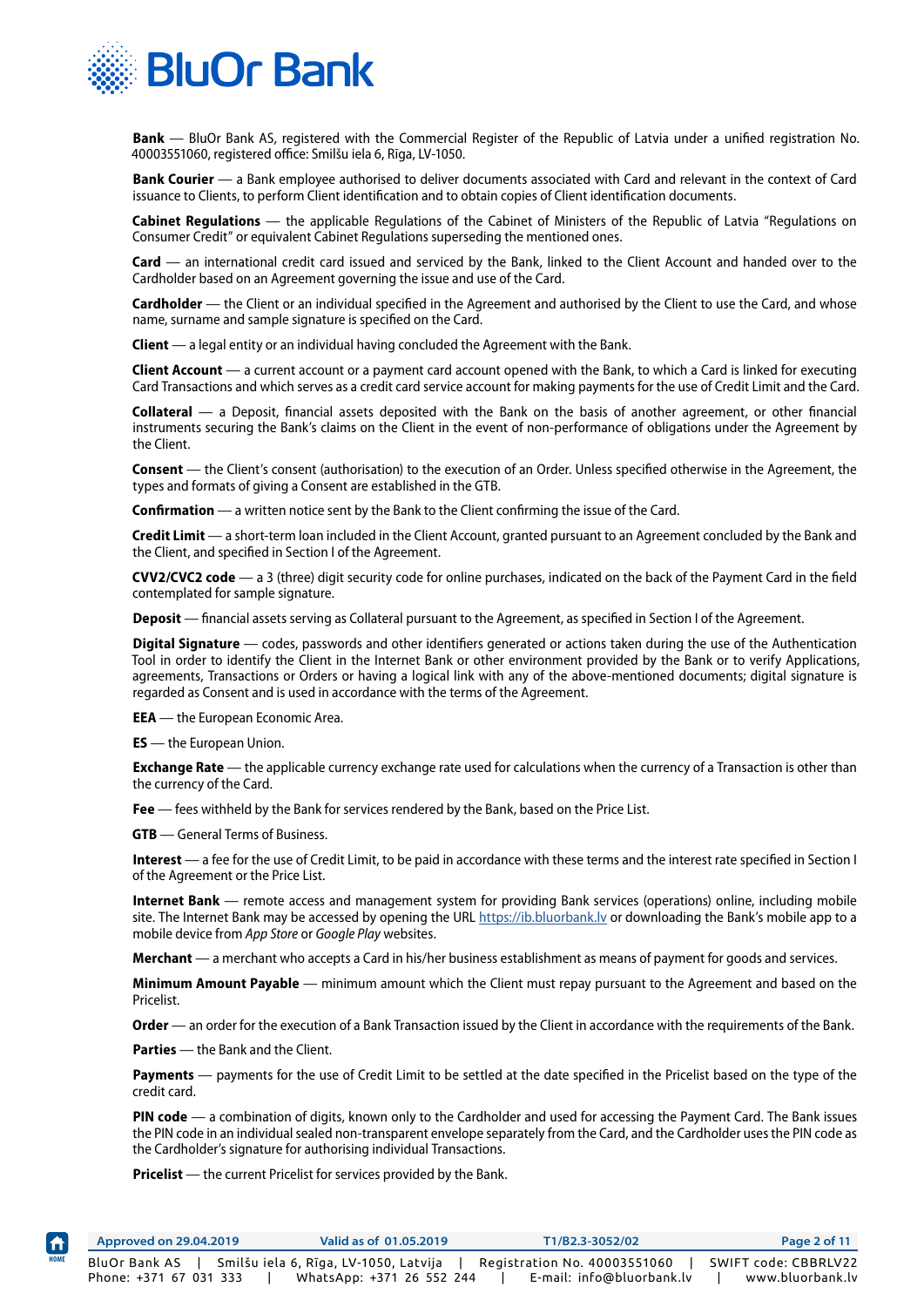<span id="page-3-0"></span>

**Reserved Amount** — the amount in which a Transaction or Account operation is executed and which is not debited from the Account because the operation is still being processed. The maximum period of reservation for such a Transaction or Account operation is 30 calendar days starting from the date of the Transaction or the Account operation. If the date of the Transaction date falls on a holiday, the reservation period shall start on the next business day.

**Right of Withdrawal** — the Client's right to withdraw from the Agreement pursuant to the Consumer Rights Protection Law.

**Settlement Period** — a period of 1 (one) calendar month, ending on the last Bank business day of the month. The 1st (first) Settlement Period starts on the 1st (first) day when the Transaction is booked and ends on the last Bank business day of the same month.

**Stoplist** — a special list of suspended Cards.

**Total Amount Payable** — the amount calculated pursuant to Cabinet Regulations at the time of the conclusion of the Agreement, consisting of the Credit Limit amount and all charges (including interest and fees) to be paid by the Client for the use of the Credit Limit pursuant to the Agreement. AIR calculation assumptions are used as the basis for calculating the Total Amount Payable.

**Transaction** — deposit or withdrawal of cash, transfer of assets, payment for purchases and services through the use of the Payment Card, resulting in debiting or crediting of the Client Account.

**Transaction Limit** — a limit set on a Transaction by the Client or the Bank based on the type, amount, number and period of the Transaction.

**Unauthorised Debit Balance** — negative balance in the Client Account.

**Unauthorised Transaction** — a transaction which the Client has not approved.

**Voice Password** — a password created by the Client for Client identification when the Client calls the Bank over the phone.

#### **2. GENERAL PROVISIONS**

- **2.1.** The Bank shall issue a Card to the Cardholder and shall provide the Cardholder with an option to execute Card Transactions in the scope of Transaction Limit, the funds available on the Client Account, and the Credit Limit (if such is granted).
- **2.2.** The Cardholder shall use the Card in accordance with the Agreement and shall pay for services received in accordance with the Pricelist and the Agreement.
- **2.3.** The Agreement shall govern the relationship between the Bank and the Client regarding the Card issue, use and maintenance. Legal relationship between the Parties, not covered by the Agreement, shall be governed by GTB and the applicable laws and regulations.
- **2.4.** The Cardholder shall not disclose the information referred to in the Agreement and other documents relevant in the context of the Agreement to any third parties, unless this is necessary for the execution of Transactions.
- **2.5.** Use of the Card and PIN code shall be governed by the Agreement, the Terms and Conditions of the Agreement on Account Opening and Maintenance, the GTB, the Pricelist, laws and regulations of the Republic of Latvia, and the regulations of the International Payment Card Organizations (MasterCard and VISA).
- **2.6.** The expiry date of the Card shall be indicated on the Card (based on "mm/yy" format). The Card shall be valid by the last day of the specified month (inclusive).

# **3. CARD ISSUE AND RENEWAL**

- **3.1.** The Card shall be presented to the Cardholder at the Bank's premises (by signing the Confirmation) or by the Bank Courier, who performs Cardholder identification in person, or by mail. If the Card is delivered by the Bank Courier or by mail, the Card may be activated only though the Internet Bank.
- **3.2.** The Client shall be entitled to conclude an agreement for associating several cards with the Client Account, as well as to specify several Cardholders. Prior to receiving the Card, the Cardholder shall undergo on-site identification at the Bank's premises, or the Bank Courier shall perform the identification in person, by arriving to the Cardholder.
- **3.3.** Upon expiration of the Card, the Bank shall produce and issue a new Card to the Client, with a new expiry date, except in the following cases:
	- **3.3.1.** The Client submits a written application for termination of the Agreement at least 1 (one) month before the expiry date of the Card, by arriving to the Bank in person or through the use of the Internet Bank;

| $\vert \bm{f} \vert$ | Approved on 29.04.2019                         |                                       | Valid as of 01.05.2019    |  | T1/B2.3-3052/02                                           |  | Page 3 of 11                             |  |
|----------------------|------------------------------------------------|---------------------------------------|---------------------------|--|-----------------------------------------------------------|--|------------------------------------------|--|
| <b>HOME</b>          | <b>BluOr Bank AS</b><br>Phone: +371 67 031 333 | Smilšu iela 6, Rīga, LV-1050, Latvija | WhatsApp: +371 26 552 244 |  | Registration No. 40003551060<br>E-mail: info@bluorbank.lv |  | SWIFT code: CBBRLV22<br>www.bluorbank.lv |  |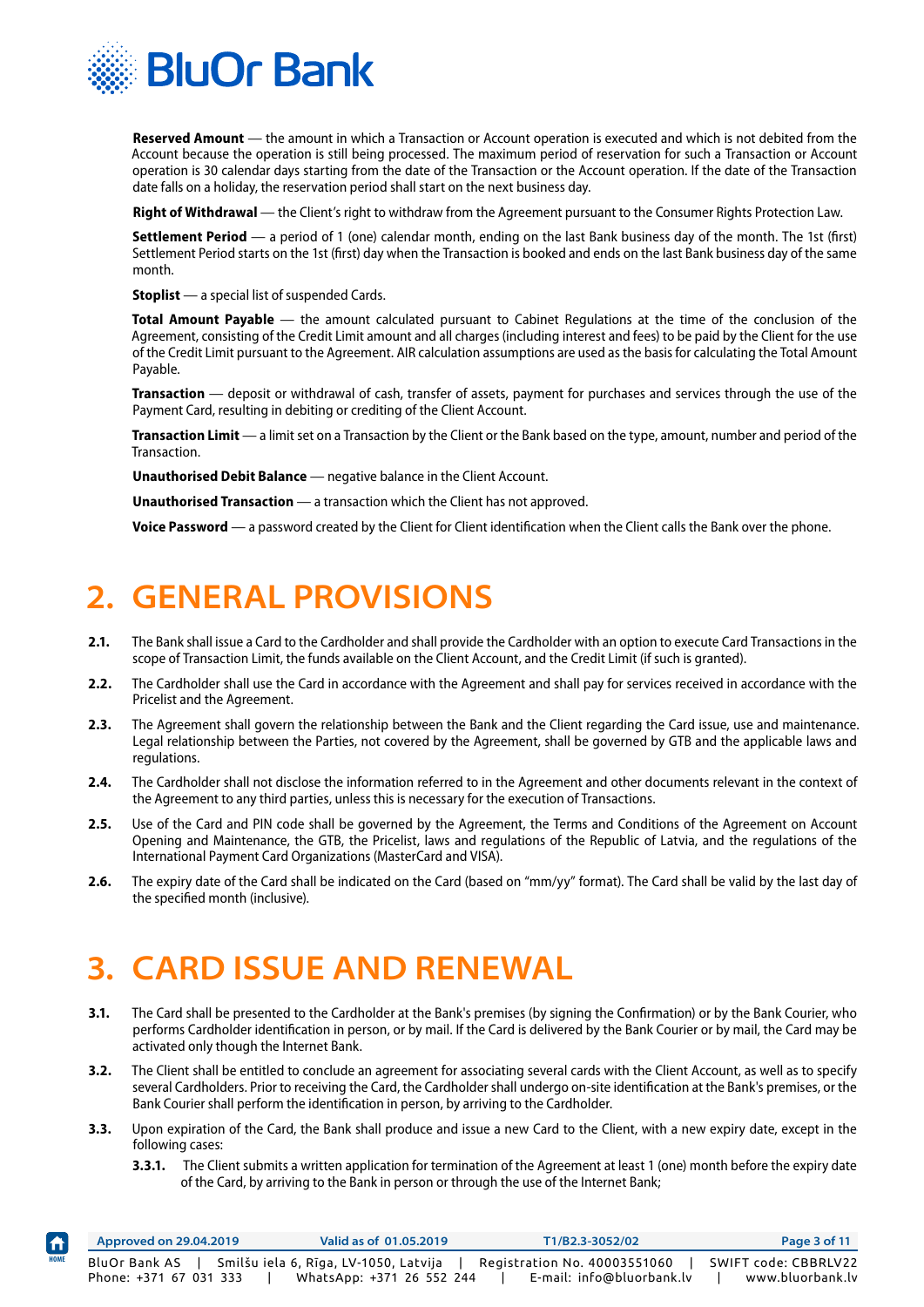<span id="page-4-0"></span>

- **3.3.2.** Negative balance occurs on the Client Account;
- **3.3.3.** The positive balance of Client Account is less than the annual Card usage fee, as set in the Price List.
- **3.4.** The renewed Card shall be issued to the Cardholder at the Bank's premises, unless the Parties agree otherwise.
- **3.5.** The Bank shall issue the Card together with a sealed envelope containing the PIN code. In the event of card renewal, the PIN code shall be changed. The PIN code is confidential and shall be used by the Cardholder only.
- **3.6.** The Cardholder shall be entitled to change the PIN code via the Bank's ATM.
- **3.7.** To start using the non-contact functionality, the Cardholder shall make the first Transaction with input of the PIN code by inserting the card into the POS terminal.
- **3.8.** The Bank shall be entitled to revoke and destroy the Card if the Cardholder fails to activate the Card within 6 (six) months from the moment the Card was produced.

### **4. USE OF THE CARD**

- **4.1.** Only the person whose name/surname and signature is indicated on the Card shall use the Card. The Cardholder shall not transfer the Card and/or Card details to other parties.
- **4.2.** The Card shall be used for carrying out Transactions in places where the Bank or a third party provides Card acceptance services or other Bank services.
- **4.3.** The Cardholder shall be entitled to use the Card only for execution of Transactions. The use of Card details for online Transactions shall also be considered as use of the Card.
- **4.4.** The Cardholder shall not use the Card for executing Transactions, which individually or together exceed the funds available in the account, the established Transaction Limits or the Credit Limits. The Client shall be entitled to request to increase the Transaction Limits by submitting a written application to the Bank or through the Internet Bank.
- **4.5.** The Cardholder shall use the Card and shall settle for Merchant's goods and services directly with the Merchant, by authorizing the Transaction:
	- **4.5.1.** With the Card and signature; or
	- **4.5.2.** With the Card and a PIN code; or
	- **4.5.3.** With the Card and Additional Security System;
	- **4.5.4.** With the Card, if the Merchant does not use the Additional Security System;
	- **4.5.5.** For a non-contact Card with the Card only or with the Card and a PIN code.
- **4.6.** The Cardholder shall use the Card and shall settle for cash operations in ATMs, by authorising the Transaction with the Card and the PIN code.
- **4.7.** Certain Merchants use Additional Safety Systems for online transactions, where in addition to the Card number and the expiry date the Merchant will require the Client to enter the PIN code and access code of the Client's Internet Bank Authorization Tool.
- **4.8.** When a Transaction is duly authorised pursuant to the procedure provided for in Clause 4.5, 4.6, or 4.7, the Transaction shall be deemed irrevocable.
- **4.9.** The Cardholder shall not use the Card for Transactions or other operations prohibited by the laws and regulations of the Republic of Latvia.
- **4.10.** Upon executing Transactions with a Merchant, the Cardholder, upon the request of the attending employee, shall present an identity document.
- **4.11.** The Cardholder shall request execution of a Card Transaction in his/her presence and shall not sign supporting documents of the Transaction unless the Transaction amount is specified therein.
- **4.12.** Upon the use of the Card in ATMs or with Merchants, the point-of-sale of which is equipped with devices suitable for entering the PIN code, the PIN code shall be deemed as the signature and shall be considered as a sufficient means of Client identification and Transaction authorization.
- **4.13.** Before signing a supporting document for a Transaction or entering a PIN code, the Cardholder shall verify that the amount specified in the supporting document of the Transaction conforms to the actual Transaction amount. The Cardholder shall sign the supporting document of the Transaction with a signature analogous to his/her signature on the Card. If the indicated amount differs from the actual amount of the Transaction, the Cardholder shall not authorise such Transaction.
- **4.14.** If, upon executing a Transaction, a wrong PIN code is entered into ATM 3 (three) times in row, the Card shall be suspended in the ATM. In order to prevent unauthorised use of the Client's funds, the Card must be replaced with a new one.

|      | Approved on 29.04.2019 | Valid as of 01.05.2019                | T1/B2.3-3052/02              | Page 4 of 11         |
|------|------------------------|---------------------------------------|------------------------------|----------------------|
| HOME | BluOr Bank AS          | Smilšu iela 6, Rīga, LV-1050, Latvija | Registration No. 40003551060 | SWIFT code: CBBRLV22 |
|      | Phone: +371 67 031 333 | WhatsApp: +371 26 552 244             | E-mail: info@bluorbank.lv    | www.bluorbank.lv     |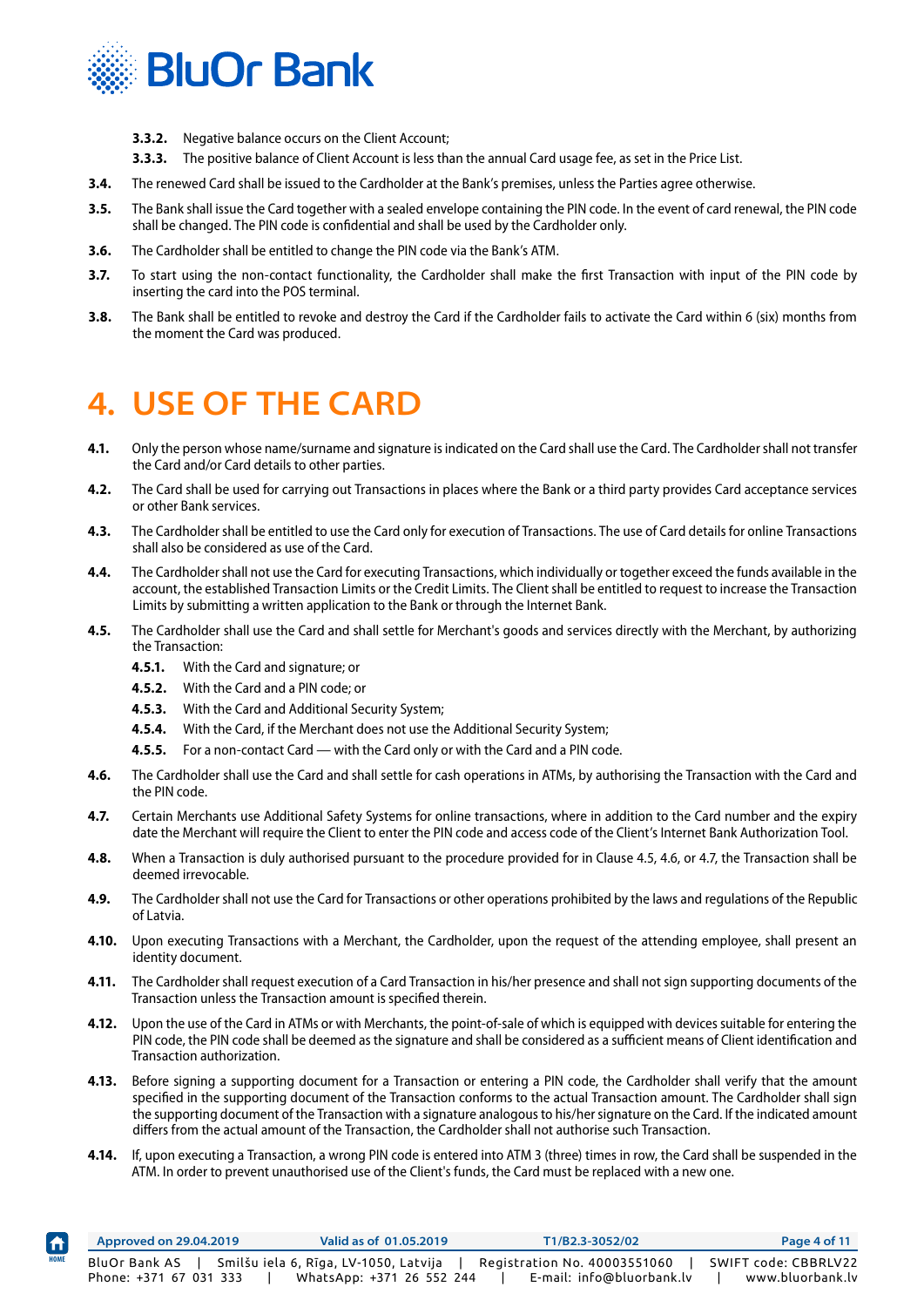<span id="page-5-0"></span>

- **4.15.** If, upon executing a Transaction with a Merchant, a wrong PIN code is entered into the PIN code input device 3 (three) times in row, the Card shall be automatically blocked. In such event the Client may unblock the Card by entering the correct PIN code in the ATM.
- **4.16.** The Cardholder shall not use the Card if the Bank requests so.
- **4.17.** The Cardholder shall immediately return the Card to the Bank if the Bank requests so.
- **4.18.** The Cardholder shall not use the Card if the expiry date specified on the Card has elapsed. In such case, the Card shall be delivered to the Bank or destroyed by the Client him/herself.
- **4.19.** The Cardholder shall not engage in any actions at the result of which any Card details (number, CVV2/CVC2 code, etc.) are converted to an electronic format and sent, uploaded or entered directly or directly into information transmission system, unless directly required for the purposes of the Transaction.

### **5. STORING THE CARD**

- **5.1.** The Cardholder shall keep the Card so that it is not accessible to third parties, Card details, Card Number and other information is not exposed to other parties, unless directly required for the purposes of the Transaction.
- **5.2.** The Cardholder shall not store the PIN code and/or mobile device together with the Card. The violation of this provision shall be considered a gross negligence on the part of the Cardholder.
- **5.3.** The Cardholder shall safely store and use the Card, protecting it from mechanical or electronic damage.

## **6. LOSS OF THE CARD**

- **6.1.** If the Card is stolen, lost or otherwise illegally exposed to third parties or if the Card is suspended in ATM and/or suspicions arise that the PIN code and/or information relevant in the context of the Card has been exposed to a third party, the Cardholder shall immediately block the Card via the Internet Bank or inform the Bank during its business hours or by using the 24-hour phone line +371 67 092 555 of SIA Worldline Latvia, the company providing Card services. A (free-form) written confirmation of this fact shall be submitted to the Bank within 7 (seven) days following the verbal notification. The (free-form) confirmation may also be submitted via the Internet Bank, by using the Authentication Tool.
- **6.2.** The Cardholder shall promptly notify the Bank if a Card, that was previously reported as stolen or lost, is found, and shall not use such Card until the Bank authorises it.
- **6.3.** The Cardholder shall not reactivate the Card through the Internet Bank where there is a risk that the PIN code of the Card was exposed to any third party. The Client shall be full responsible for activation of a previously blocked Card and for Transactions executed with the Card after its reactivation.

### **7. SUSPENDING THE CARD**

- **7.1.** At the request of the Cardholder, the Bank shall suspend the Card by including it in the Stoplist.
- **7.2.** The Bank shall be entitled to unilaterally suspend the Card and Payment Card Account if the Client fails to settle for the Minimum Amount Payable for the used Credit Limit within 60 (sixty) days and to request the Client to repay the debt within 30 (thirty) days from the receipt of the Bank's notification. The Bank shall be entitled to exclude the Card from the Stop-list after the Client pays the debt and submits a written application for unblocking the Card, unless the Bank withdraws from the Agreement.
- **7.3.** The Bank shall be entitled to unilaterally suspend the Card and include all the Cards associated with the Client Account in the Stoplist by notifying the Client in advance or immediately upon suspension of the Card, if the Credit Limit is exceeded or the Cardholder violates other provisions of the Agreement. Upon the elimination of such violations, the Bank may restore the Card at the Client's request.
- **7.4.** The Bank shall be entitled to unilaterally suspend the Card by contacting the Client in advance or immediately upon suspension of the Card, if the Bank identifies any Transactions that, in the Bank's judgement, are unusual to the Cardholder. If the Cardholder confirms to the Bank that the unusual Transaction was indeed executed by the Cardholder, the Bank shall restore the Card. The Card and the Credit Limit may be suspended also upon the request of competent authorities/officials, as well as in other cases pursuant to the applicable laws and regulations of the Republic of Latvia and binding international regulatory enactments. In such an event, the Client and the Cardholder shall be obliged to return the revoked Card to the Bank.

| Approved on 29.04.2019 | Valid as of 01.05.2019                |  | T1/B2.3-3052/02              | Page 5 of 11        |
|------------------------|---------------------------------------|--|------------------------------|---------------------|
| BluOr Bank AS          | Smilšu iela 6, Rīga, LV-1050, Latvija |  | Registration No. 40003551060 | SWIFT code: CBBRLV2 |
| Phone: +371 67 031 333 | WhatsApp: +371 26 552 244             |  | E-mail: info@bluorbank.lv    | www.bluorbank.l     |

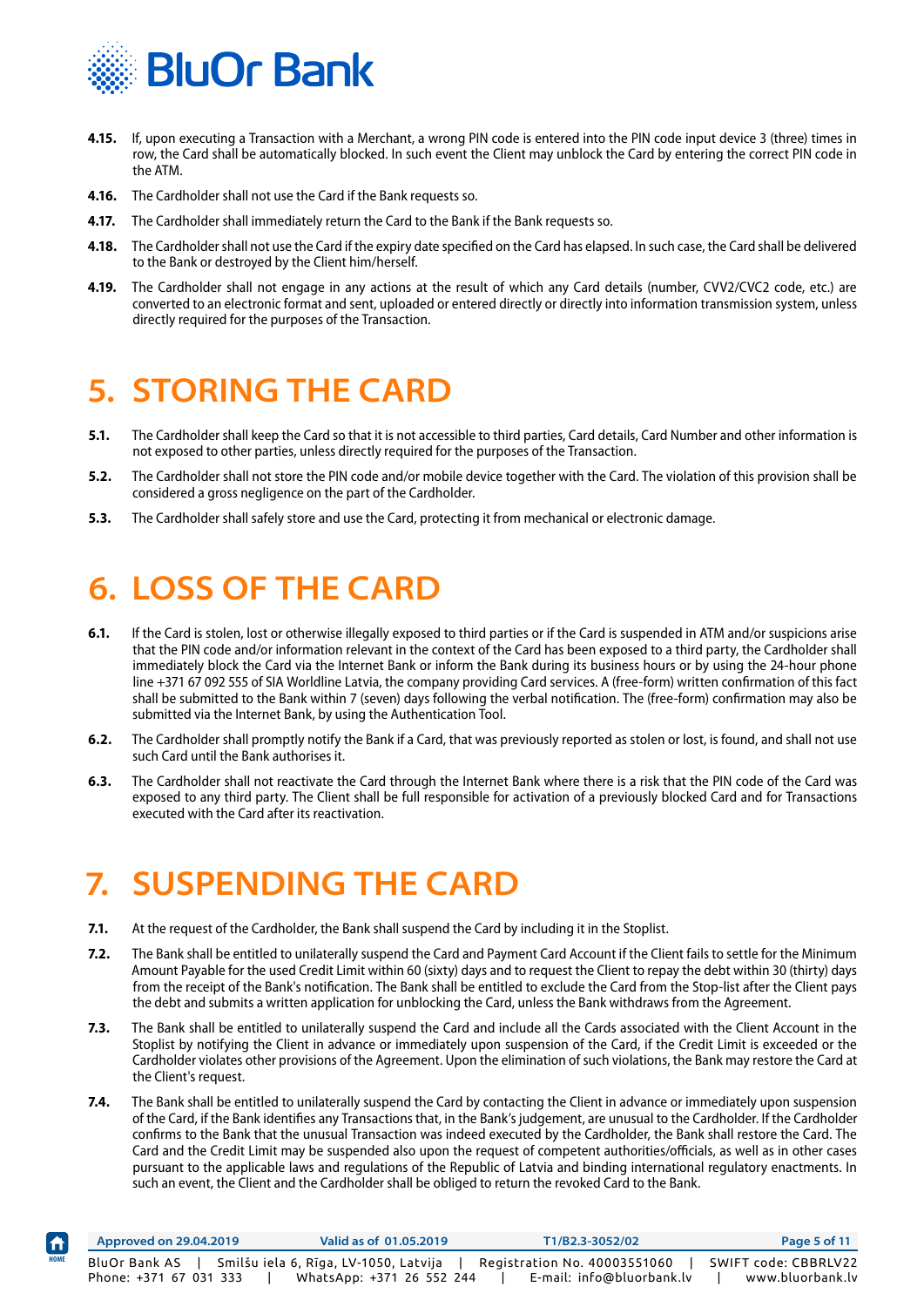<span id="page-6-0"></span>

# **8. COLLATERAL**

- **8.1.** At the time of the conclusion of the Agreement, all financial assets (in any currency) deposited and expected to be deposited in the accounts opened on behalf of the Client with the Bank, including accrued interest on deposited funds or other income, shall be pledged in favour of the Bank as financial collateral (financial pledge) for securing the Bank's claims arising out of the Agreement.
- **8.2.** The Client confirms that the financial assets, including those in any account opened by the Client with the Bank, shall be handed over to the Bank's possession.
- **8.3.** In case of delay in payments under the Agreement (payments that are due) by the Client, as well as in any other cases where the Bank has a claim against the Client under the Agreement, the Bank shall be entitled to dispose of such financial pledge, i.e. to use these financial assets for reducing the amount of secured contractual obligations (Fees, Interest, Credit Limits, penalties) or to completely discharge such obligations without prior notice to the Client and without applying any other additional procedures.
- **8.4.** Upon issuing a Card to the Client, the Bank shall be entitled to require a deposit from the Client in the amount specified by the Bank, which shall be deemed as financial collateral for fulfilment of the Client's obligations. In such an event, the information on the type of collateral shall be specified in Section I of the Agreement.
- **8.5.** The Parties may agree to use other financial assets or financial instruments as Collateral. The Bank shall be entitled to require additional security — a surety from an individual or a guarantee from a legal entity, or the Parties may agree that the aforementioned surety or guarantee may serve as Collateral.
- **8.6.** The Bank shall be entitled to refuse the Client from using any other Collateral than the Deposit, without justifying its decision.
- **8.7.** During the term of the Agreement, the Client shall not be entitled to terminate the Deposit placed pursuant to the established procedure.
- **8.8.** If at the end of the term of the Deposit the Agreement is expired, the Bank shall pay the accrued interest and the Deposit amount by crediting the Current Account after the Bank has debited the account in the amount of liabilities arising out of the use of the Card, unless the Client has otherwise settled their liabilities to the Bank.

#### **9. CREDIT LIMIT**

- **9.1.** In addition to financial assets in the Client Account, the Client may use the Credit Limit granted by the Bank to settle for **Transactions**
- **9.2.** The Client shall pay interest to the Bank for the use of the Credit Limit.
- **9.3.** Interest shall be calculated on the actual debit balance of the Payment Card Account at the end of each day, assuming that there are 360 (three hundred sixty) days in a year.
- **9.4. Standard Credit-Limit Repayment Schedule:**
	- **9.4.1.** The Client shall, by the 20th of a given month (or, if the 20th is a day-off or holiday, by the last Bank business day preceding the 20th), pay the Minimum Amount Payable — 5% (five per cent) of the credit limit used during the preceding calendar month, and interest payments.

#### **9.5. For Credit Limit with grace period up to 50 days:**

- **9.5.1.** On the 20th of the next month after the current calendar month or on the last Bank business day preceding such 20th (if the 20th falls on a day-off, a holiday or a Bank holiday), the Client shall pay the Minimum Amount Payable — 100% (one hundred percent) of the credit limit used during the preceding calendar month, and interest payments, if such are calculated.
- **9.5.2.** Interest shall be deducted, if the Client up to 20th of the next calendar month after the calendar month on which the Credit Limit was used or on the last Bank business day before such 20th (if the 20th falls on a day-off, a holiday or a Bank holiday) has failed to settle for the credit limit used during the preceding calendar month.
- **9.6.** The used Credit Limit shall be available to the Client in the amount that was repaid by the Client.
- **9.7.** If the Client requests to increase the Credit Limit, the Bank shall be entitled to refuse to increase the Credit Limit or to offer the Client a lower Credit Limit increase than requested by the Client.
- **9.8.** The Bank shall be entitled to offer the Client to increase the Credit Limit by sending a respective offer through the Internet Bank.
- **9.9.** The Bank shall be entitled to unilaterally reduce the Credit Limit by delivering a notification to the Client through the Internet Bank, in the following cases:
	- **9.9.1.** The Bank is aware about an increase in the Client's liabilities, reduction of income, delayed payments, claims of third parties or other circumstances that adversely affect/may affect the Client's creditworthiness;

|             | Approved on 29.04.2019                  | Valid as of 01.05.2019                                             | T1/B2.3-3052/02                                           | Page 6 of 11                             |
|-------------|-----------------------------------------|--------------------------------------------------------------------|-----------------------------------------------------------|------------------------------------------|
| <b>HOME</b> | BluOr Bank AS<br>Phone: +371 67 031 333 | Smilšu iela 6, Rīga, LV-1050, Latvija<br>WhatsApp: +371 26 552 244 | Registration No. 40003551060<br>E-mail: info@bluorbank.lv | SWIFT code: CBBRLV22<br>www.bluorbank.lv |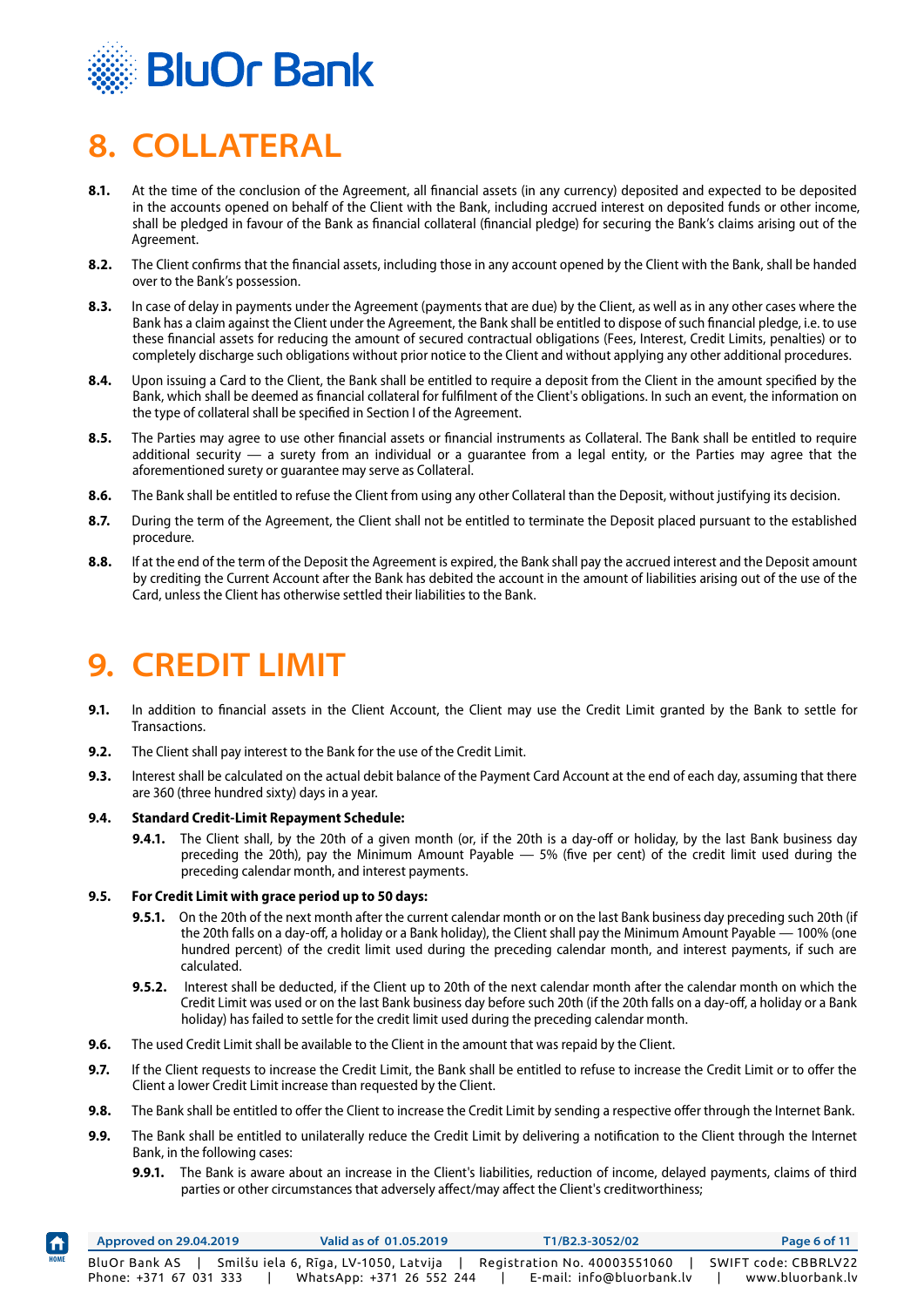<span id="page-7-0"></span>

- **9.9.2.** The Collateral established for the receipt of the Credit Limit is lost;
- **9.9.3.** During the term of the Agreement the Client was late on payments towards the Bank;
	- **9.9.4.** A request is received from supervisory authorities.
- **9.10.** Following the decision on reducing the Credit Limit, the Bank shall notify the Client via the Internet Bank and reduce the Client's Credit limit up to the new Credit limit.
- **9.11.** If the Bank suspends the Card in accordance with the Agreement and blocks the Client Account or any other accounts in the amount of the Credit Limit, the Client shall not be entitled to unilaterally handle the funds available in the accounts until any due payments under the Agreement are fully discharged. The Bank shall unblock the accounts as soon as there are no reasons for blocking, i.e. delayed payments are discharged or the orders of competent institutions/officials are executed/cancelled.
- **9.12.** The Client shall be entitled to request to amend the Credit Limit repayment procedure by submitting a written application to the Bank or via the Internet Bank. The Client shall repay the Minimum Amount Payable before the new order of repayment comes into effect.
- **9.13.** The Client shall credit the Client Account in the amount of Minimum Amount Payable, Card issue and usage fee, Interest and interest on Unauthorized Debt Balance.

### **10. PAYMENT ORDER**

 $\hat{\mathsf{n}}$ 

- **10.1.** Card Transactions shall be executed by using the funds available on the Account. The Client shall ensure that the amount necessary for the execution of Transactions is available in the Client Account in the Card currency.
- **10.2.** In foreign countries, Card Transactions shall be processed by using the system of the International Card Organizations. Information on Currency rates applicable to Card Transactions is available on the website of the International Cards Organizations [https://](https://www.mastercard.us/en-us/consumers/get-support/convert-currency.html) [www.mastercard.com/global/currencyconversion/index.html](https://www.mastercard.us/en-us/consumers/get-support/convert-currency.html) and [http://www.visaeurope.com/en/cardholders/exchange\\_rates.](https://www.visaeurope.com/error?aspxerrorpath=/en/cardholders/exchange_rates.aspx) aspx. If the Transaction currency is different from the Bank's settlement currency (EUR or USD), Transaction amounts shall be converted into EUR at the applicable currency exchange rates of the International Cards Organizations. If the currency of a Card is other than EUR, Transaction amounts shall be converted at the Bank's exchange rates on the day of posting of a Transaction.
- **10.3.** If the currency of the account, to which the Card is linked, is other than the currency of a Transaction, a fee shall be applied for currency conversion in accordance with the Price List.
- **10.4.** Upon authorising a Transaction, the Client shall accept the applicable exchange rates of the Bank and VISA/MasterCard that are used for booking the Transaction in the account. Transactions shall not be challenged based on considerations regarding the exchange rate.
- **10.5.** A Card Transaction shall be deemed authorized, if the Cardholder authorises the Transaction by using the identification tools or otherwise confirms the Transaction. The Cardholder may authorise a Transaction by submitting relevant information or by performing certain, deliberate and consecutive actions (e.g. indicating the name, surname, card number, expiry date, CVV code, by inserting or bringing the Card close to the device for processing Card data with or without PIN code input, by ordering certain goods or services offered at service points). If a Transaction is authorised in any manner described in this Clause, such authorisation shall be deemed as the Cardholder's Consent and such Consent shall have the same legal effect as documents signed by the Client manually, and shall serve as a sufficient evidence for resolving any potential disputes between the Bank and the Client. The Client shall not appeal a Transaction executed based on a Consent given in a manner described in this Clause.
- **10.6.** If the Cardholder disputes an already executed Transaction, the Cardholder shall submit to the Bank all the information and documents (i.e., any evidence) required for conducting a review of the contested Card Transaction.
- **10.7.** It the Cardholder has executed a Transaction and the Client Account does not hold sufficient funds for the Transaction, the Client shall immediately repay such funds, by crediting the Client Account in the required amount.
- **10.8.** Each purchase or Transaction executed through an ATM by using a Card may be reflected in the Client Account twice as Transaction amount reservation and Transaction authorisation. Cancellation of the reservation shall not affect the Transaction authorisation and the Client shall ensure funds in the Client Account necessary for the execution of the Transaction, unless the party, accepting the Card, cancels the transaction.
- **10.9.** The Client shall credit the Client Account in the amount of the Minimum Amount Payable, Credit Limit usage fee, Card issue and usage fee, Interest and penalties (if applicable) not later than by the end of the Settlement Period, unless the respective payments are due on an earlier date.
- **10.10**. The Client shall pay fees and other payments for the Bank's services related with the Card issue, replacement, renewal, Transactions and insurance in accordance with the Pricelist and the Agreement from any Client Account with the Bank (including from the Credit Limit).
- **10.11**. In order to execute the payments under the Agreement and the Pricelist, the Bank shall be entitled, without any additional approval by the Client, to withhold from the Client Account or any other account of the Client the following payments in the following sequence and order:

|      | Approved on 29.04.2019                  | Valid as of 01.05.2019                                             |  | T1/B2.3-3052/02                                           | Page 7 of 11                             |
|------|-----------------------------------------|--------------------------------------------------------------------|--|-----------------------------------------------------------|------------------------------------------|
| HOME | BluOr Bank AS<br>Phone: +371 67 031 333 | Smilšu iela 6, Rīga, LV-1050, Latvija<br>WhatsApp: +371 26 552 244 |  | Registration No. 40003551060<br>E-mail: info@bluorbank.lv | SWIFT code: CBBRLV22<br>www.bluorbank.lv |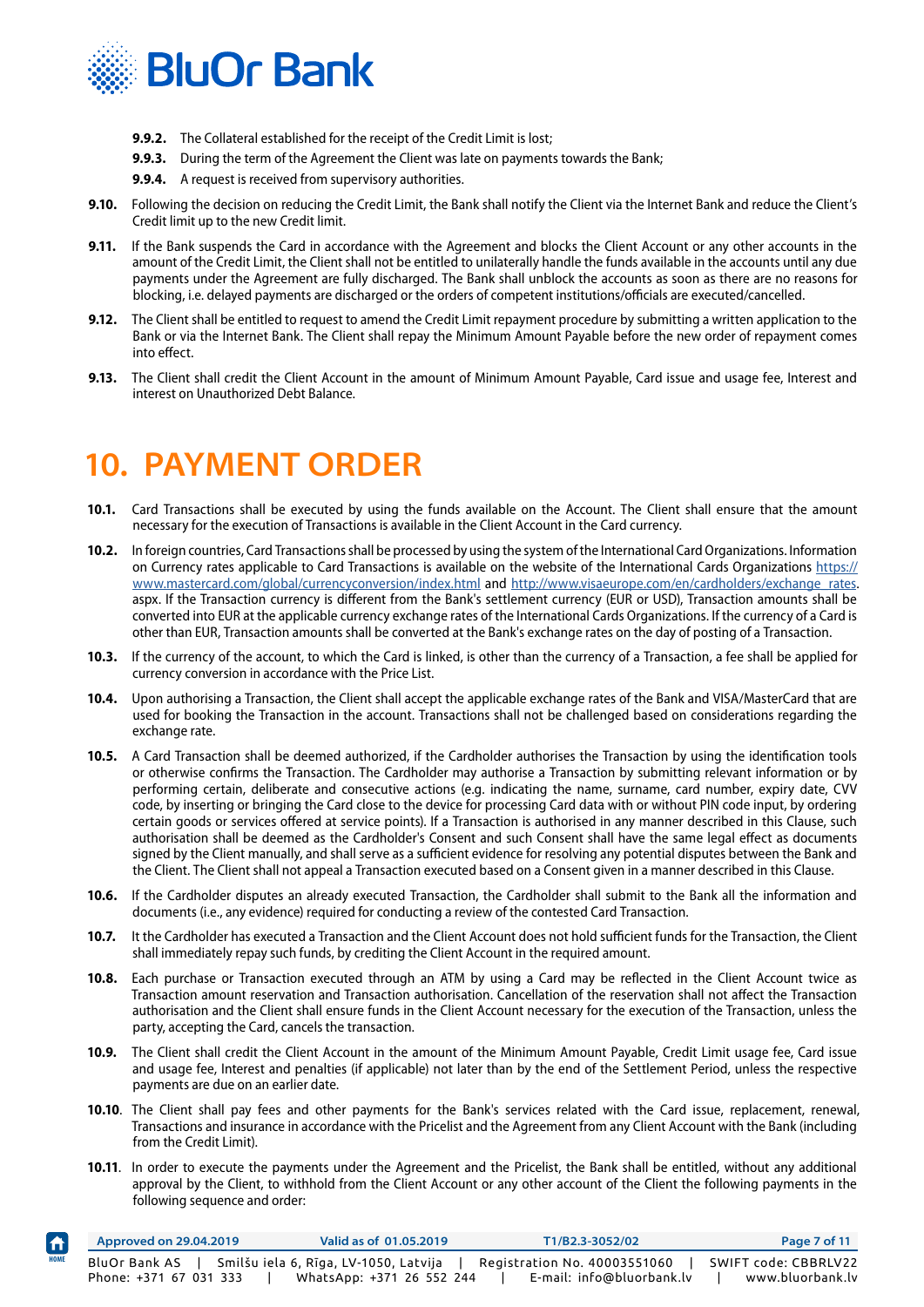<span id="page-8-0"></span>

- **10.11.1.** Monthly Card usage fee or annual Card usage fee. Monthly Card usage fee shall be applicable starting from the first date following the date of issue of the Card. Annual Card usage fee shall be applicable starting from the first month following the date of issue of the Card. Card usage fee shall be withheld at the end of each month/year of use of the Card;
- **10.11.2.** Card Transaction fees after the execution of a Transaction;
- **10.11.3.** Interest in accordance with Section I of the Agreement or the Interest Rate established in the Pricelist;
- **10.11.4.** Minimum Amount Payable or Credit Limit and the overdrawn Credit Limit in accordance with the Pricelist;
- **10.11.5.** Interest on Unauthorised Debit Balance;
- **10.11.6.** Other payments due by the Client under the Agreement and the Pricelist.
- **10.12**. Upon withdrawing the funds as provided for in Clause 10.11, the Bank shall be entitled, if necessary, to make a currency exchange operation at the rate approved by the Bank on the respective settlement date.
- **10.13**. The Bank shall provide the Client with a report that reflects all the Transactions, executed with Cards associated with the Client Account during the Settlement Period, the Account Statement and the Credit Limit, as well as the Minimum Amount Payable and the Settlement Period.

# **11. RESOLUTION OF CLAIMS**

- **11.1.** Any claims of the Cardholder regarding Client Transactions shall be submitted to the Bank in writing.
- **11.2.** The Bank shall review the Cardholder claims regarding Card Transactions within the deadlines established by the International Payment Card Organizations (Mastercard/Visa). The total period for the review of a claim shall be up to 60 (sixty) days from the receipt of the claim at the Bank.
- **11.3.** If at the result of the review of the Client application the Client's claim is deemed justified, the Bank shall reimburse the Client for incurred damages in the amount recognized by the International Payment Card Organizations MasterCard/VISA.
- **11.4.** Claims raised by Clients regarding erroneous or Unauthorized Card Transactions executed via the Bank's ATMs shall be reviewed within 14 (fourteen) days from the date of receipt of the claim at the Bank.
- **11.5.** The Bank shall have the right to withhold funds or reserve financial assets in the Client accounts for enforcement of its claims.

#### **12. RESPONSIBILITY**

- **12.1.** The Client shall comply with the Agreement and fulfil the obligations under the Agreement, as well as ensure compliance with the Agreement on the part of Cardholder.
- **12.2.** At least once a month, the Client shall review the Account Statement in the Internet Bank or shall request the receipt of the Account Statement in the Bank's premises in accordance with the Price List and shall verify the correctness of the information included in the Account Statement.
- **12.3.** The Bank shall not be liable for any unauthorized or erroneous transactions if the Client fails to notify the Bank thereof as soon as the Client becomes aware of such unauthorized or erroneous transactions, but not later than within 13 (thirteen) months after the money is debited from the Client Account.
- **12.4.** The Client shall be liable for Transactions up to the moment when the Cardholder notifies the Bank about a lost or stolen Card.
- **12.5.** The Client shall be liable for Transactions that are executed with the Card, during the period of 60 (sixty) calendar days after the Card is suspended.
- **12.6.** If the Card is issued/used based on inaccurate, false and/or misleading information provided by the Cardholder, the Client shall be solely responsible for all liabilities incurred during the use of the Card.
- **12.7.** If the Cardholder denies having authorised a Transaction that has already been executed, establishing physical use of the Card shall serve as evidence of the fact that the Cardholder has indeed authorised the Transaction, or that the Cardholder has illegally or through intent or gross negligence failed to fulfil one or more of the obligations under the Agreement with respect of using and storing the security features of the Card.
- **12.8.** The Bank shall not reimburse the Client's losses of under EUR 50 (fifty EUR) incurred due to Unauthorised Transactions in the event of loss, theft, or other illegal access to remote access tools (Internet Bank, Authentication Tool) or the Card.
- **12.9.** The Bank shall not reimburse the Client's losses incurred from Unauthorised Transactions, if the Client has acted illegally, maliciously or negligently, including failure to use or store the remote access tools (Internet Bank, Authentication Tools) or the Card (including PIN code, password, user name) in accordance with the Agreement concluded between the Bank and the Client

| $\biguparrow$ | Approved on 29.04.2019 | Valid as of 01.05.2019                | T1/B2.3-3052/02              | Page 8 of 11         |
|---------------|------------------------|---------------------------------------|------------------------------|----------------------|
| <b>HOME</b>   | BluOr Bank AS          | Smilšu iela 6, Rīga, LV-1050, Latvija | Registration No. 40003551060 | SWIFT code: CBBRLV22 |
|               | Phone: +371 67 031 333 | WhatsApp: +371 26 552 244             | E-mail: info@bluorbank.lv    | www.bluorbank.lv     |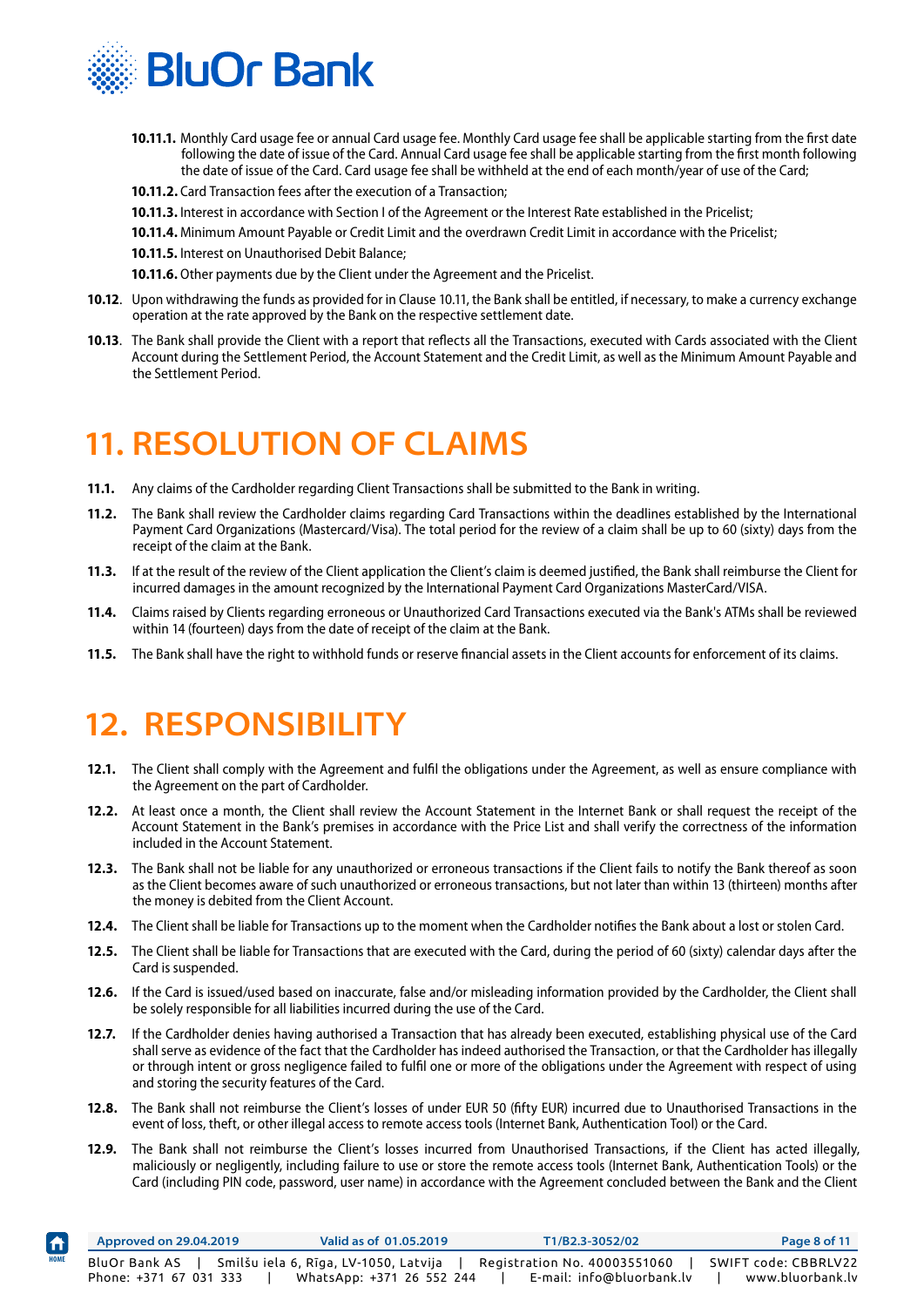<span id="page-9-0"></span>

or Manuals of remote access tools, and failure to immediately notify the Bank about the loss, theft or other illegal access to the Authentication Tool or the Card.

- **12.10**. If the Client qualifies as Consumer, the scope of responsibility established in Clause 12.8 of the Agreement shall not be applicable.
- **12.11**. If a Transaction is executed in the absence of sufficient funds in the Client Account (Credit Limit overdraft), the Client shall pay interest on Unauthorized Debt Balance to the extent specified in Section I of the Agreement or the Price List.
- **12.12**. The Bank shall not be held responsible for non-execution or incomplete execution of an order of a Cardholder, as well as any errors, delays, inaccuracies or other deficiencies caused because of the submission of incomplete or incorrectly filled documents or orders by Cardholders, due to the fault of any third party, or losses caused by communication organizations.
- **12.13**. The Bank shall not be held liable for refusal to accept the Card by any third party. The Bank shall not be responsible for the quality of goods and services purchased with the Card. The Bank shall not be responsible for any restrictions imposed by a third party that may violate the interests of the Cardholder.
- **12.14**. By signing the Agreement, the Client shall confirm that he/she is aware of the risks associated with the use of the Card and possible errors in communications and/or technical systems that may result in non-execution or incomplete execution of the orders of Cardholders, except those caused by the Bank's gross negligence.
- **12.15**. The Bank shall not be liable for losses or disputes arising between the Cardholder and the Insurer if the Client selects to use travel insurance.
- **12.16**. The Parties shall not be responsible for partial fulfilment or non-fulfilment of any contractual obligations due to Force Majeure circumstances that cannot be foreseen, prevented or influenced by reasonable means. The Parties agree that Force Majeure circumstances shall include non-fulfilment or partial fulfilment of the obligations of the Bank's correspondent banks registered outside the OECD (Organization for Economic Cooperation and Development) member-states at the result of which the Bank fails to fulfil (or delays fulfilment of) its obligations to the Client.

# **13.TRAVEL INSURANCE**

- **13.1.** If the Client selects to use travel insurance, the Bank shall inform the insurance company and, based on the consent presented in the Application, transfer the Cardholder's personal data necessary for receiving the insurance policy. The terms and conditions of travel insurance are available in the Bank's website www.bluorbank.ly or in the Customer Service Centre. Insurance policy shall be valid to the deadline specified in the policy.
- **13.2.** The travel insurance fee is specified in the Pricelist.
- **13.3.** The Client shall be entitled to apply for travel insurance at any time by submitting a written application to the Bank.

# **14.AMENDMENTS TO THE AGREEMENT**

- **14.1.** The Bank shall be entitled to unilaterally amend the Agreement incl. introduce changes in the Credit Limit (including revocation), the interest rates and the Price List, given a 60 (sixty) days prior notice to the Client in writing or through any other permanent media, 60 (sixty) days before the change takes effect. The Parties agree that the Client shall be deeded as having agreed with the amendments, if during 60 (sixty) days following the receipt of the notification the Client has not notified the Bank about their objections to the amendments, or has not requested termination of the Agreement. The Bank shall be entitled to depart from the established notification term if the Pricelist amendments are favourable for the Client.
- **14.2.** The Bank shall be entitled to unilaterally amend the Transaction Limits given 60 (sixty) days prior notice to the Client pursuant to Clause 14.1 of the Agreement. The Bank shall be entitled to disregard the term specified in this Clause, if required by the supervisory authorities of the Bank.

### **15.VALIDITY AND TERMINATION OF THE AGREEMENT**

**15.1.** The Agreement shall enter into force at the moment of its signing by the Client and acceptance by the Bank. The agreement shall be concluded for an indefinite period. The expiry date of the Card shall not be deemed as the expiry date of the Agreement, except in cases stipulated in the Agreement.

| $\biguparrow$ | Approved on 29.04.2019 | Valid as of 01.05.2019                | T1/B2.3-3052/02              | Page 9 of 11         |
|---------------|------------------------|---------------------------------------|------------------------------|----------------------|
| HOME          | BluOr Bank AS          | Smilšu iela 6, Rīga, LV-1050, Latvija | Registration No. 40003551060 | SWIFT code: CBBRLV22 |
|               | Phone: +371 67 031 333 | WhatsApp: +371 26 552 244             | E-mail: info@bluorbank.lv    | www.bluorbank.lv     |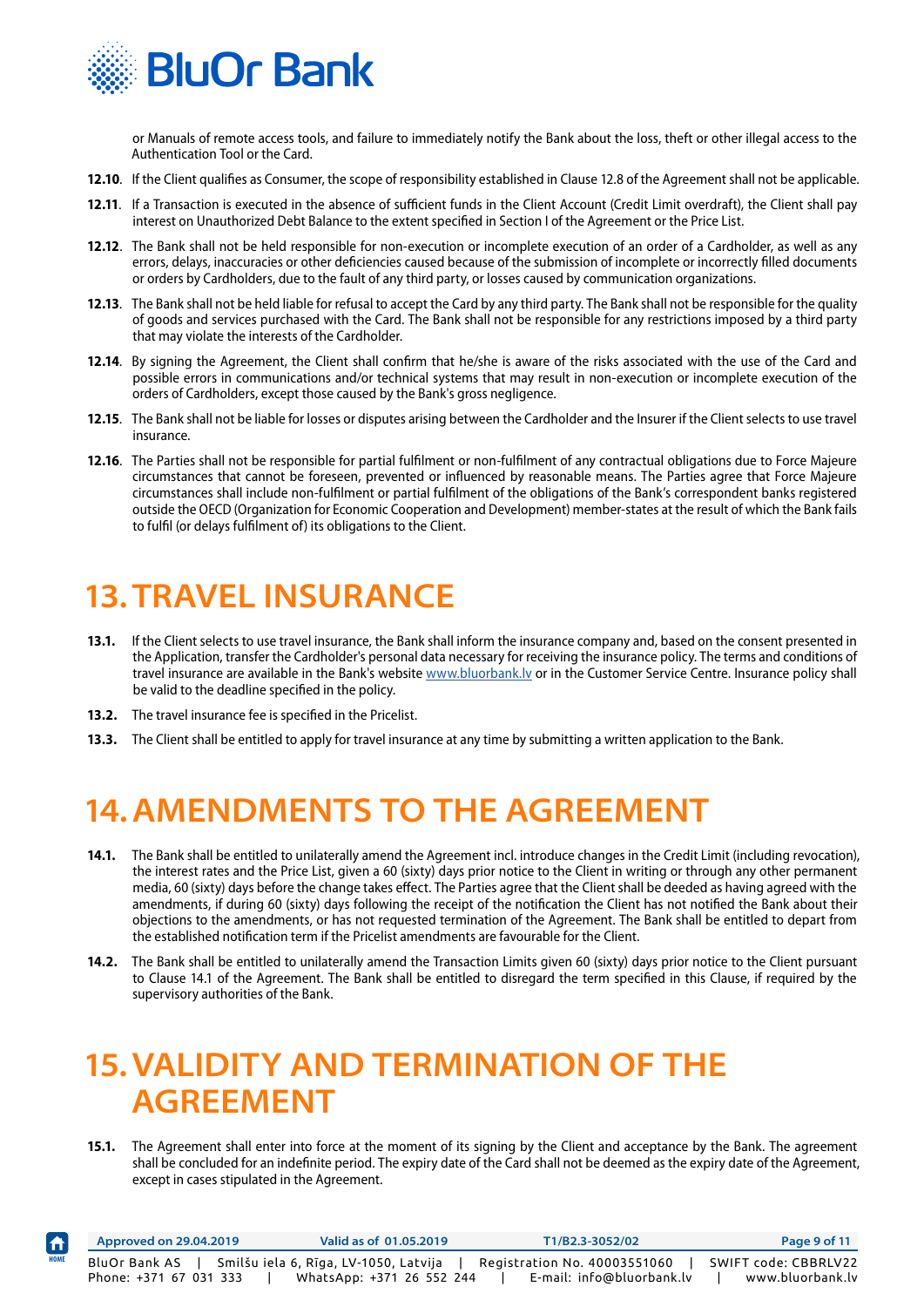

- **15.2.** The Bank shall be entitled to refuse renewing the Card upon its expiration and to refuse continuation of the Agreement on the same terms if:
	- **15.2.1**. The Cardholder has not used the Card for executing any Transactions within the last 180 (one hundred eighty) days;
	- **15.2.2**. Unauthorised Debit Balance occurs on the Client Account;
	- **15.2.3**. Client Account is arrested, settlement operations are suspended or funds are deducted from the account in the cases specified in the regulatory enactments of the Republic of Latvia.
- **15.3.** The new version of each Agreement, which the Client has concluded after signing the Agreement, shall replace this Agreement unless otherwise agreed.
- **15.4.** Upon termination of the Agreement by Bank or the Client, the Client shall repay to the Bank the used and due Credit Limit, Interest, penalties (if any) and the Credit Limit overdraft (if any), as well as Card usage fees pursuant to the Agreement and the Price List.
- **15.5.** The Client shall have the right to unilaterally withdraw from the Agreement at any time upon complete discharge of the obligations under the Agreement, by submitting a prior application to the Bank, which shall be accompanied by all Cards associated with the Client Account. Such an application shall be deemed as the Client's request to the Bank to terminate further execution of the Agreement from the moment of receipt of such application. Upon termination of the Agreement, the provisions of the Agreement on financial collateral shall be applicable.
- **15.6.** Notwithstanding the aforementioned, the Agreement may be terminated only upon full discharge of obligations under the Agreement, but not earlier than after 30 (thirty) days from the date on which the application on termination is submitted to the Bank.
- **15.7.** The Agreement may be terminated at any time upon mutual consent of the Parties pursuant to the procedure provided for in Clause 15.6 of the Agreement.
- **15.8.** The Bank shall be entitled to unilaterally withdraw from the Agreement at any time, if:
	- **15.8.1**. The Client fails to fulfil any of their obligations towards the Bank;
	- **15.8.2**. The Collateral established for the receipt of the Credit Limit is lost;
	- **15.8.3**. The agreement on account maintenance is terminated;
	- **15.8.4**. The Credit Limit is reduced to 0 (zero) at the result of enhanced client due diligence;
	- **15.8.5**. The Client violates legislation in performing Transactions;
	- **15.8.6**. The Bank is aware about bad reputation of the Client or the Client acts disrespectfully towards the Bank;
	- **15.8.7**. The Client attempts or performs fraudulent actions against the Bank or any of its Clients;
	- **15.8.8**. The Client fails to submit the information required under Clause 16.1 of the Agreement;
	- **15.8.9**. The Client submits false documents or false information to the Bank;
	- **15.8.10.**The Bank is aware or suspects that the Client has performed or attempted to perform actions aimed at money laundering, terrorist financing, or other criminal offence;
	- **15.8.11.** Claims are raised by third parties with respect of funds on the Client Account or any other account opened on behalf of the Client with the Bank;
	- **15.8.12.**At least one of the following conditions exist (the Client is requested to repay the used and due Credit Limit, Interest, penalties (if any) and the Credit Limit overdraft (if any), as well as the card usage fees in accordance with the Agreement and the Price List (within two weeks from the moment the Bank has sent the relevant notice):
		- **15.8.12.1.** The Client fails to provide the Bank with genuine information and documents to the extent that would allow the Bank to conduct client due diligence in accordance with the requirements of the Law on the Prevention of Money Laundering and Terrorism Financing, or in other cases specified in the said Law and in the Bank GTB;
		- **15.8.12.2.** The Bank decides to terminate business relationship and/or enforce early fulfilment of obligations in respect of other Bank's clients who have the same beneficial owners (included in the same group of mutually related clients as the Client) pursuant to the procedure provided for in the Law on the Prevention of Money Laundering and Terrorism Financing.
- **15.9.** If the Bank withdraws from the Agreement, the Client shall, upon receipt of the Bank's notification, discharge the due payments under the Agreement within the term specified in the notice or the Agreement.
- **15.10**. Upon Client's written request, the Bank shall take the necessary steps to stop the Cardholder from executing Transactions.